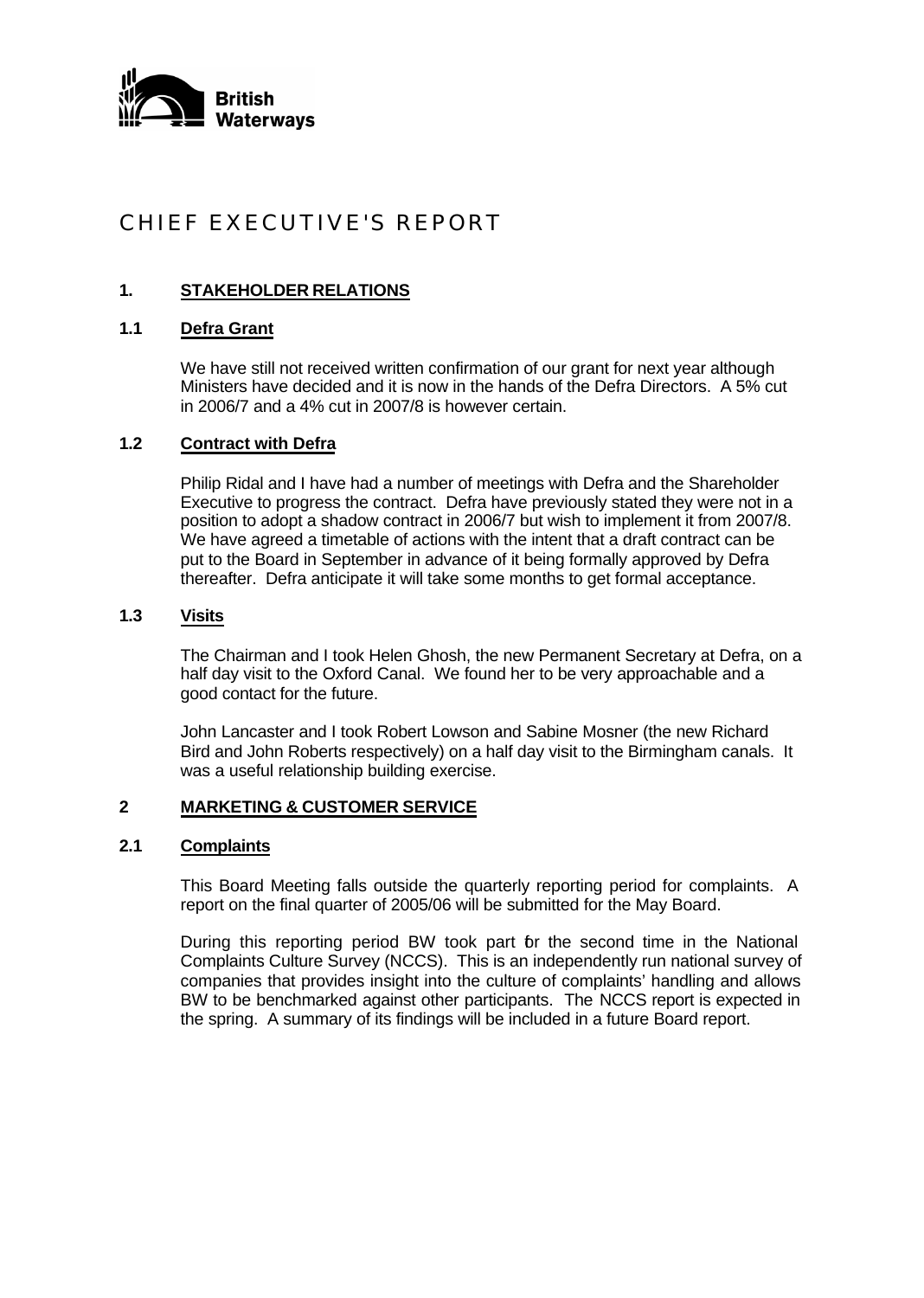## **2.2 Our Plan for the Future**

We have reviewed the content of this document in the light of our progress with strategy and current business plans. We concluded that there have not been enough changes to justify a complete reprint of a document which still has a four year time horizon ahead of it. We plan to continue to make the current document available with an update sheet inserted. We will review the need to publish a new document at this time next year. The decision to make this change will give us savings of £45,000 this financial year including staff savings of £15,000.

# **2.3 Angling**

A further review of progress against our angling strategy was held with NFA and NAFAC on 15 March. Waterway units are starting to work with local angling interests to develop their angling plans for inclusion in next year's business plans. Relationships are improving and we believe that, if we can continue with our strategy, we will be able to make angling a useful part of the growth in visit numbers.

#### **2.4 Avian Flu**

We have been working with ADAS (the environmental advisory consultancy who supported us well during the Foot and Mouth outbreak) to develop our approach to this issue. On the basis of the advice we have received, we believe that it is inevitable that the H5N1 strain of Avian Flu will arrive in the UK wild bird population at some time, probably fairly soon (ie possibly in the next few months and almost certainly this year). In addition to farmyard birds and poultry being at risk, ducks, swans and geese are particularly susceptible to the H5N1 strain of the virus.

Although the risk to humans of catching the disease from wild birds is minimal, we believe that we will have to manage a period of panic reaction from the public and media if the infection becomes widespread amongst wild birds on our waterways. The situation will be the opposite of the Foot and Mouth outbreak where the Government chose to close large parts of the network (to the annoyance of our customers). On this occasion we are likely to face the task of reassuring visitors that the waterways remain safe to visit.

Our strategy is to protect our customers and staff by offering proportionate sciencebased advice. We have to recognise that there may be a short or medium term impact on visit numbers whilst public understanding of the risks involved advances. Once established in wild birds, H5N1 could be present for up to five years. Defra does not believe there is any effective way of controlling the disease in wild birds.

Our strategy has identified five scenarios of increasing severity and the communication and operational responses appropriate to each one. Currently we are in the first of the stages ie the one where H5N1 is known about but is not present in the wild bird population in the UK. Our internal communication strategy is based on issuing guidance for staff and ensuring we have the necessary stocks of operational materials (disinfectants, masks etc). Our external communications strategy is to provide proportionate scientific-based advice to our wide range of stakeholders either directly or through our web site and points of contact with waterways' visitors and customers. The key messages for our people and for them to communicate when asked are: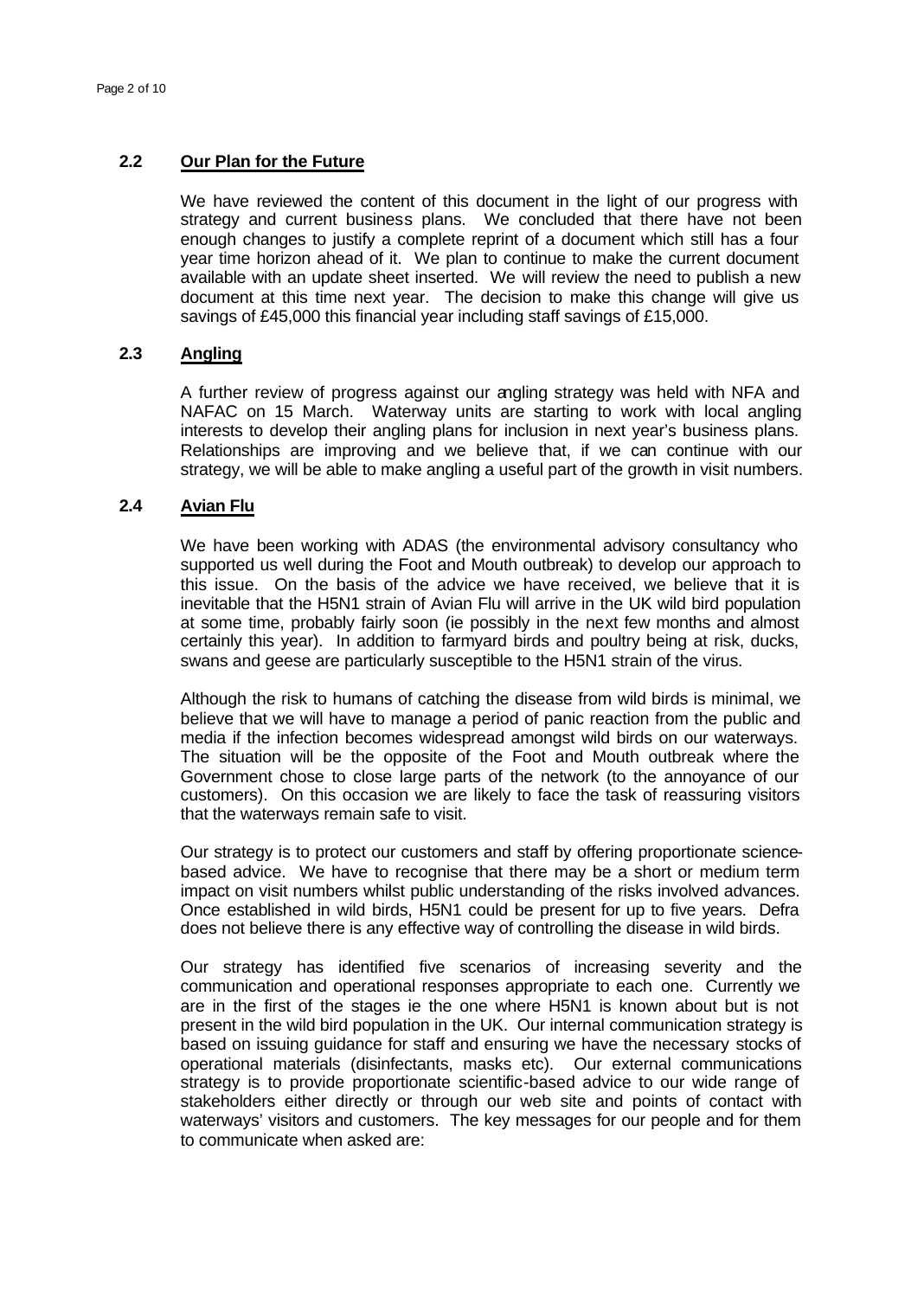- The H5N1 strain of Avian Flu is not present in the UK for the time being
- There are no known cases anywhere in the world of transmission of the H5N1 strain between wild birds and humans
- It is safe to continue to use, work on and enjoy the waterways.

We will update the Board as the situation develops.

#### **2.5 Relationships With MPs**

We held the first of our Parliamentary dinners on 13 February. 12 Labour and Conservative MPs and peers attended. Jim Knight joined us for coffee. There was a very positive atmosphere and a good relaxed exchange of ideas. In particular, there was a growing understanding of our commercial approach and the way our property is integrated into our overall strategy for the long term sustainable future of the waterways.

The second of these dinners is now being planned for November and Sir Peter Soulsby has agreed to host it for us.

As part of our planned approach to the Conservative party, Simon Salem and I met Peter Ainsworth, M.P., Shadow spokesman for Environment, Food and Rural Affairs on 7 March. The meeting was positive and Peter Ainsworth seemed receptive to our vision and strategy for the waterways. We need to continue the dialogue and Peter Ainsworth asked for a boat trip to Bow Back Rivers which we are arranging. He asked for his colleague Hugo Swire (Shadow DCMS spokesman) to be included too. Arising from the discussion at the meeting, BW will be making a written submission to the Quality of Life Commission – the Conservative Party policy team looking at the environment and related issues.

At the meeting of the All Party Parliamentary Waterways Group (APPWG) held on 28 February Nigel Johnson was one of three speakers presenting short papers on waterways legislation, which was the theme of the meeting. Since the re-launch of the format of the APPWG at our suggestion the number of MPs attending has risen from virtually zero to five or six per meeting and the group is looking at wider issues.

## **2.6 Media**

Several articles have appeared during this reporting period. The Sunday Times property section featured the values and aims of ISIS in an article entitled "Canals on a new Path", timed to coincide with the marketing launch of New Islington, an ISIS development in East Manchester.

The Guardian featured canals in its "In praise of…." editorial section on 21 January, commenting that "a new canal age is dawning...." and going on to list the various restorations and new build schemes currently underway.

The successful award of HLF funding for the first phase of the Cotswold Canals restoration encouraged the BBC's Bob Sinkinson to produce a short news item that featured on both BBC Radio Four and Radio Two news bulletins. An emphasis on working in partnership for wider community benefits was achieved through BW's spokesperson.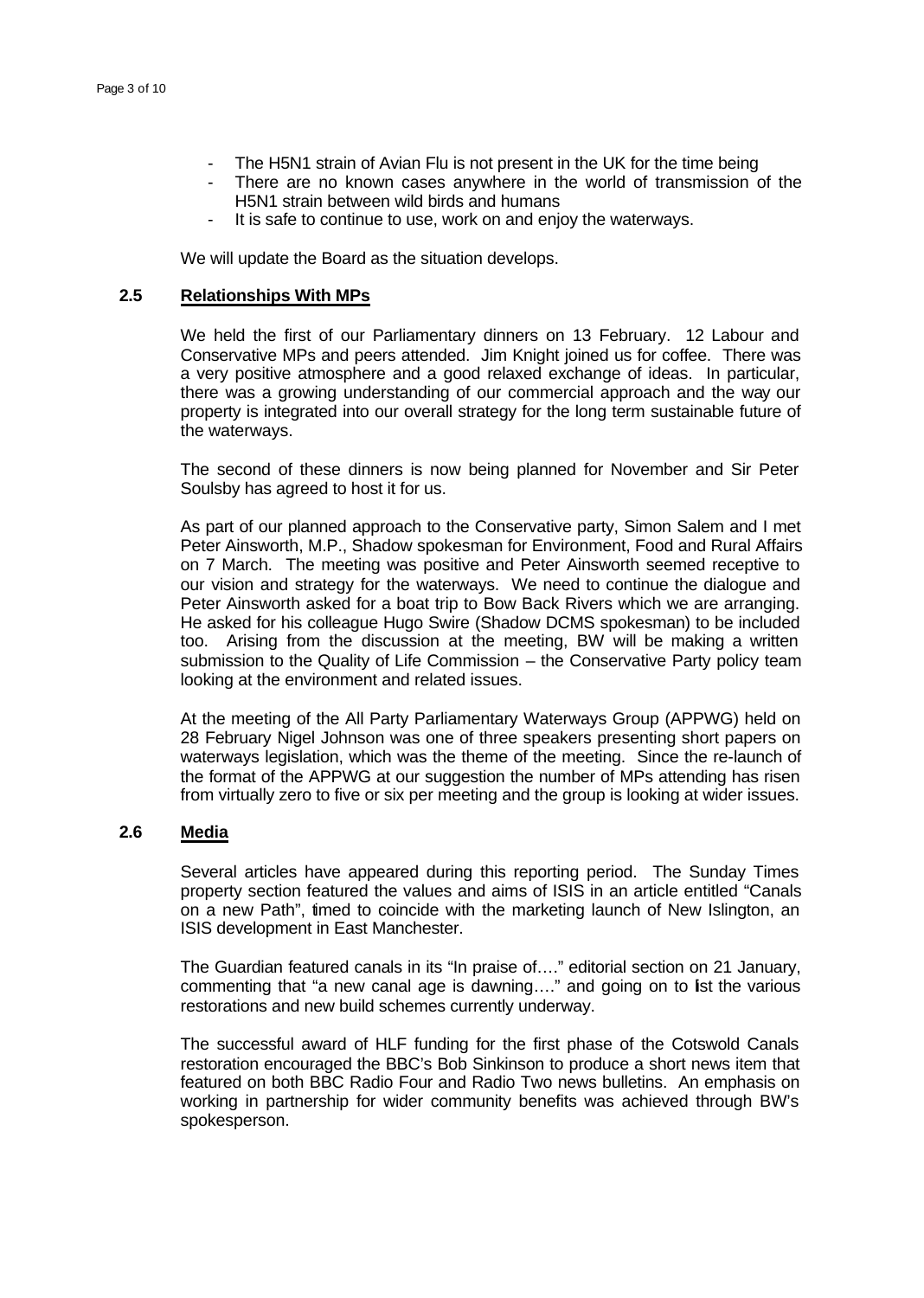The Independent's 'Green Pages' section considered the potential for freight carriage on inland waterways, and featured numerous schemes including the potential for the London Olympics to be serviced by waterway with the restoration of the Bow Back Rivers.

Two features generated in partnership with the Drifters Consortium of hire boat operators also appeared during this period, in The Independent and The Observer. These highlighted the pleasures of taking a narrowboat holiday on the canal network and continue to underpin BW's drive to increase visit numbers and support the hire boat trade.

The Daily Telegraph's Weekend Section on 25 February printed a feature that was critical of BW's development of canalside land and questioned whether BW should be involved in property development. It contained a number of inaccuracies but also featured an extensive quote by me promoting the sensitive use of non-operational assets to assist in becoming largely self-sufficient. Our communications plans for 2006/07 will address positively the benefits of regeneration and BW's involvement both itself and through joint ventures.

# **2.7 British Waterways Advisory Forum**

The second Agenda Meeting of the British Waterways Advisory Forum took place on 31 January. This meeting is held between the two main meetings and addresses issues arising from the last full BWAF meeting along with establishing agenda items for the following meeting, scheduled for 17 May.

Items for discussion in May have been agreed as: BW's Restoration Strategy; BW's Property Portfolio; and Volunteering. It was further agreed that BW would make a presentation on its property portfolio and how this is being used to fund reinvestment in the network to inform a future discussion at the main meeting planned for November 2006.

## **3. RISK ISSUES**

## **3.1 Cycling Incident – Regents Canal**

There has been a further incident involving cyclists on the London towing paths. Two cyclists collided together, resulting in one of them falling into the Regent's Canal. Representatives from the leisure team and health and safety visited a large section of the Regent's Canal where a number of cycling incidents have been reported. As a result a number of control measures were identified.

## **3.2 Health & Safety Initiative – Regents Canal**

An initiative has been put in place on the Regent's whereby each working unit will supply one new idea or innovation concerning Health and Safety at every team meeting. In practical terms this exercise again puts the emphasis on the bank staff to actively think about their daily actions and ways in which their systems of work could be improved. Whilst all ideas received may not be practicable, there are certain members of the team who display a real flair for positive and simple improvements that could be transferred to other teams.

## **4. STRATEGIC PEOPLE ISSUES**

# **4.1 Non-Executive Appointments**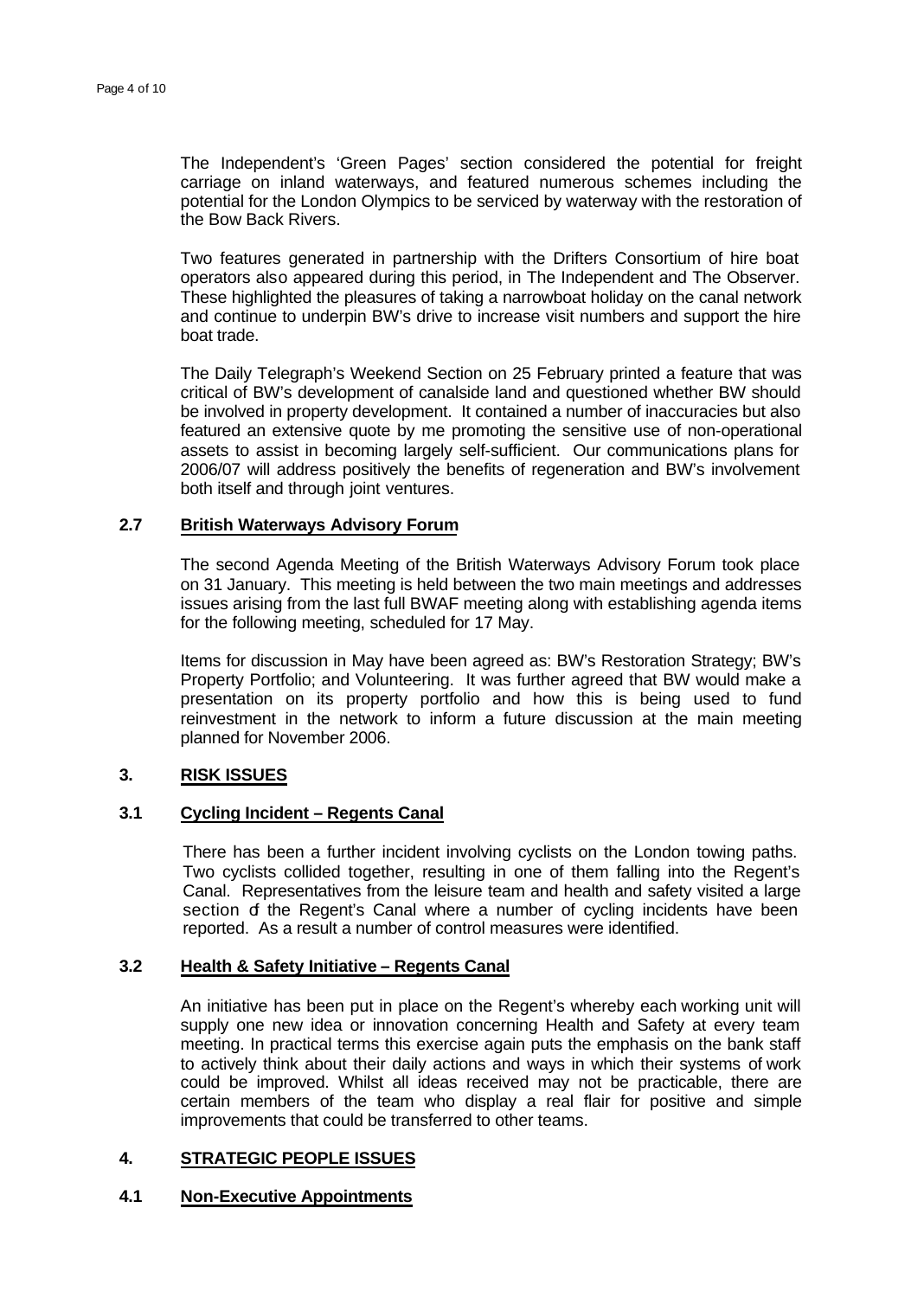Whitehead Mann have been appointed and have met with the Chairman. The Scottish Executive have agreed the remuneration figures but they now also need Treasury approval. The advertisement is planned for early April with the long list being agreed by 27 April. The short list is to be agreed by the 18 May and interviews will be held on the 23 June. All short listed candidates will be offered a face to face briefing from me.

#### **4.2 IWAAC Chairman**

This post was advertised in the Guardian on the 22 February and the Sunday Times on the 26 February.

## **4.3 Senior Management Changes**

- Customer Operations Director Further to my e-mail of the  $8<sup>th</sup>$  March, Vince Moran has now taken on this role.
- General Manager Recruitment advertisements have been placed to recruit to the recently vacated North West General Manager. A new role of General Manager London is being created to provide additional senior support in London.
- Head of Engineering George Ballinger, Chief Engineer, Scotland has been appointed to this new role created as part of the Technical Director's restructure of central technical functions. Plans to appoint a successor in Scotland are underway.
- Estate Manager, West Midlands Richard Smith has been recruited from HSBC.
- Finance Manager, South East Felicity Bates has been promoted to the role. Felicity has worked for BW for 15 years in a number of management positions.

#### **4.4 Employee Surveys**

During February/March a full employee survey was undertaken to measure levels of employee satisfaction. 70% of our people completed the survey (increased from 67% two years ago). This level of response is regarded by the independent market research company as excellent given the dispersed nature of our workforce.

Detailed results are being compiled and a full report will be presented at the next Board meeting. Waterway units will be presented with their individual ratings and a wide ranging communication plan will be actioned over the next two months. Headline results from 5 key indicators are given below compared to the 2004 full survey and the 2005 sample survey results:

|                                   | 2004       | 2005 | 2006 |
|-----------------------------------|------------|------|------|
| Overall job satisfaction          | 71%        | 82%  | 80%  |
| Satisfaction with BW as employers | 55%        | 72%  | 70%  |
| Motivation                        | 60%        | 69%  | 69%  |
| Satisfaction with communications  | 36%        | 40%  | 47%  |
| Satisfaction with leadership      | <b>30%</b> | 43%  | 49%  |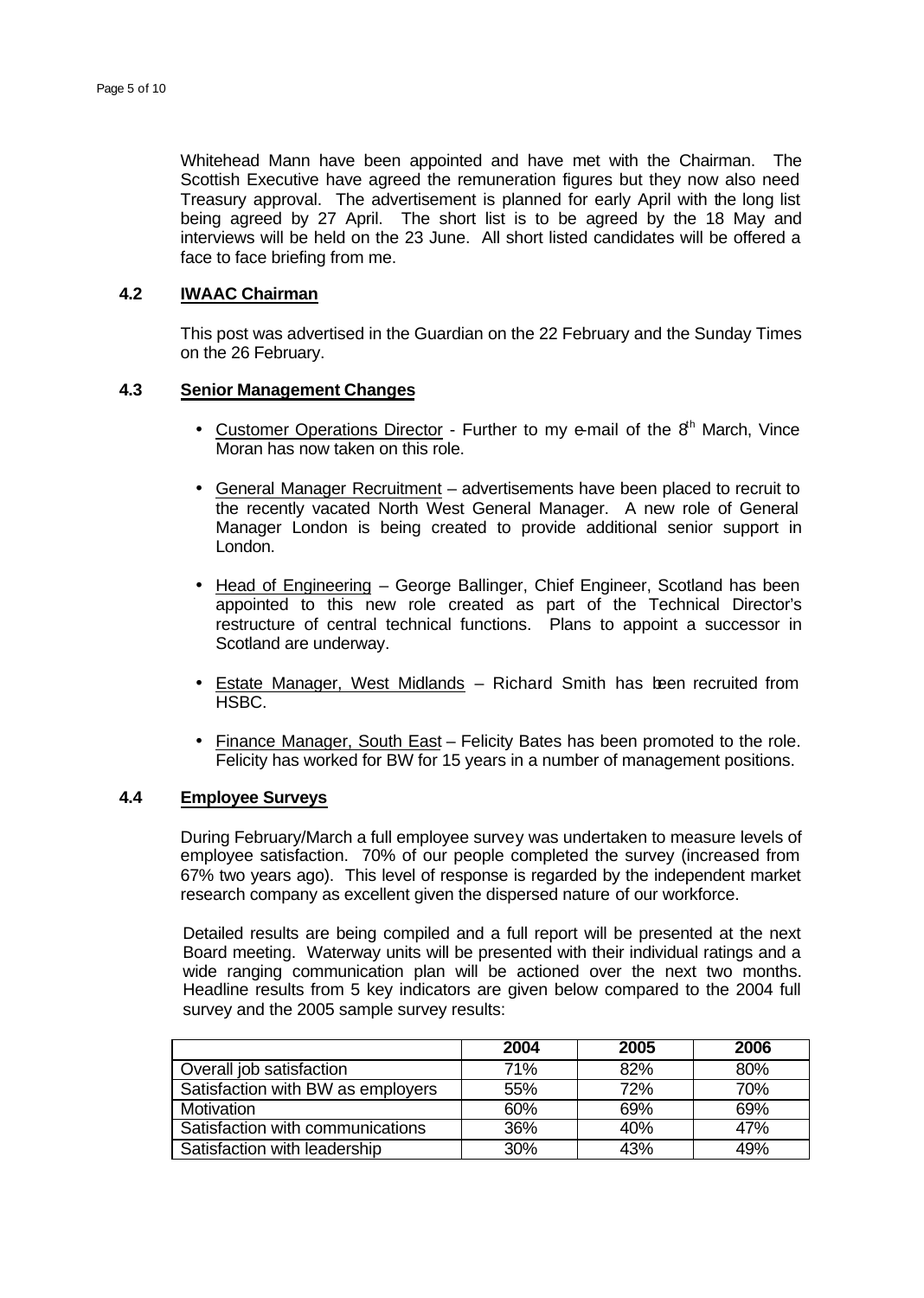## **5. CORPORATE SOCIAL RESPONSIBILITY**

## **5.1 Bulbourne Yard**

We have met with the CEO of BBOWT (Berkshire, Buckinghamshire & Oxon Wildlife Trust) and Chiltern Society to discuss possible joint use of part of the site for education and visitor facilities in conjunction with BBOWT's wildlife site next door (College Lakes).

Both groups are very interested in working with BW. A "partnership" could open additional funding opportunities and increase visitors to the canal. A site visit has now been arranged with all parties to progress.

## **5.2 Protected Species**

Technical Services advice and support to the waterways includes a significant body of work on protected species generally, but particularly bats. Advice has been given on how potential bat roosts can be created with the renovation of a WWII Pill Box on the Kennet & Avon Canal and a Toll House at Dundas Aqueduct. There has also been a tree survey for bat roosts at Knipton Reservoir. Artificial bat roosts have been installed in Saddington Tunnel within a section of the Kilby Foxton SSSI, designated for its importance to Daubentons bats.

#### **6. LEISURE**

#### **6.1 BMF Mediation**

The Chairman advised you of the outcome to the mediation in his e-mail of the 22<sup>nd</sup> February.

We have begun the process of working more closely together and there appears real enthusiasm on their side to put the dispute behind us. We have already put in hand a number of confidence building measures.

#### **6.2 Launch of the Inland Marina Investment Guide (IMIG)**

We launched the IMIG on 8 March. This is an initiative to attract the private sector to develop up to 11,000 new marina berths on our network over the next decade to meet the expected boating demand. This growth is equivalent to about 45 new 250 berth marinas compared to the existing supply of about 100 marinas (average size about 140 berths). Investment of £100m-£150m will be needed by the private sector, to deliver this target. Our initiative to facilitate their investment has included:

- The publication of the IMIG itself a thoroughly researched and professional explanation of the market opportunity, the potential investment returns, the locational opportunities, and BW's role in facilitating the opportunity
- The creation of the New Marinas Unit a full time team of five BW staff, and a set of new business processes to deliver the service to potential marina development clients.
- The resolution, through mediation, of our issues with BMF which has allowed them and TYHA to state publicly their support for this initiative.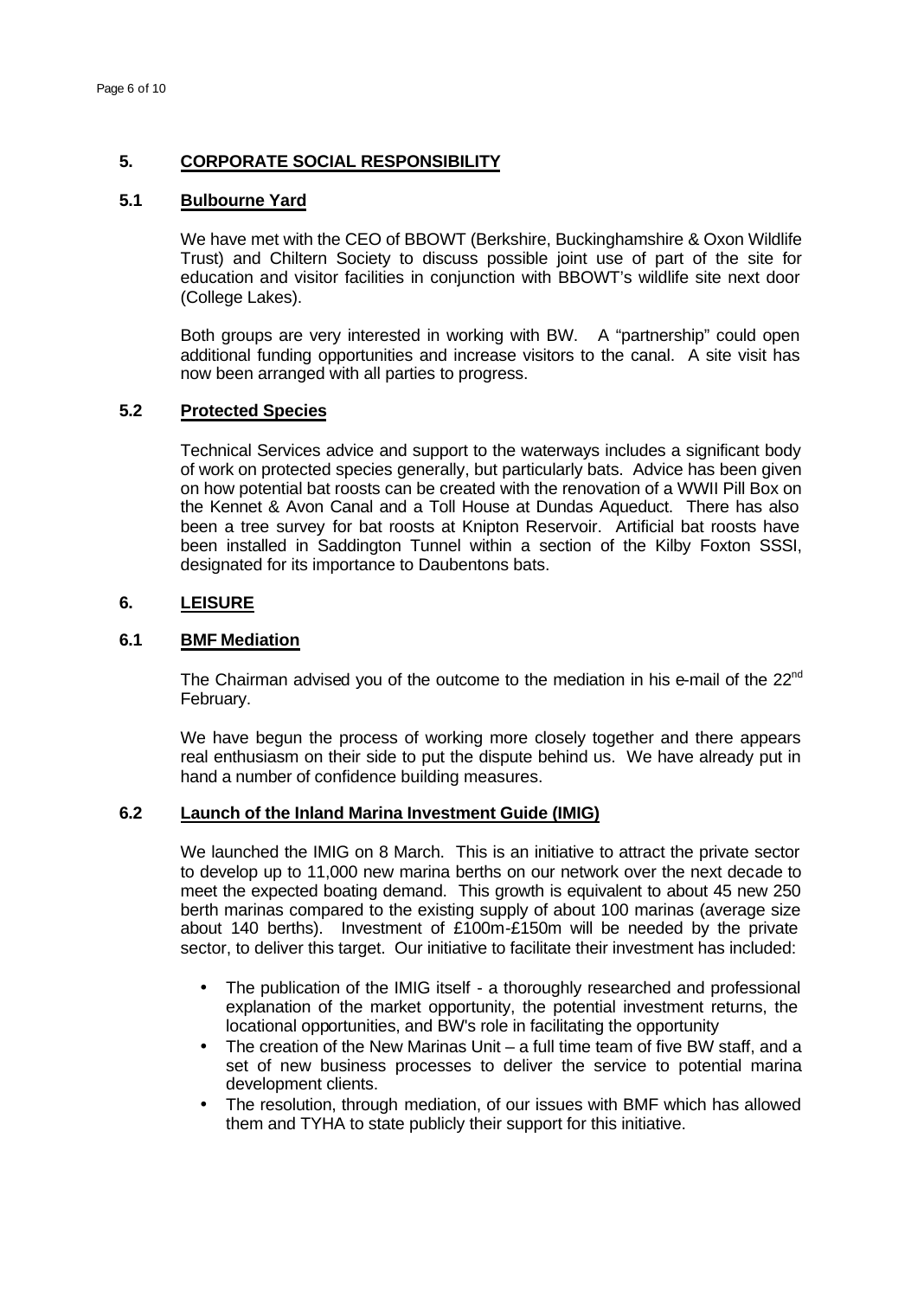The launch of the IMIG involved a major PR campaign in March, a dinner with senior industry representatives, and substantial direct mail marketing. We are targeting property developers, leisure companies, investment institutions, canalside land owners, the existing boating business trade and the various trade associations that represent these groups. The New Marinas Unit is already seeing new enquiries flowing as a result of the launch.

## **6.3 Newark on Water Festival**

It seems likely that drastic budget cuts being considered by the local council will not permit the Festival to go ahead this year. The Festival in 2004 attracted over 30,000 people over 3 days.

## **7. RESTORATION/REGENERATION**

# **7.1 Upper Lee Valley**

BW has secured a grant of £2.5M from the Office of the Deputy Prime Minister, London to Stansted Corridor Growth Area Fund. The grant will be used to design and build a bridge at Hale Wharf, Tottenham and to improve the wharf for the trans shipment of recyclates from the proposed new mixed use development.

BW's new Stonebridge Lock Facilities Building situated on the River Lee navigation has been nominated as a finalist for the Bura Waterside Regeneration Community Project Award. The final will take place at Madame Tussauds on the 22<sup>nd</sup> March and will be hosted by John Craven.

#### **8. PROPERTY**

#### **8.1 Middlehaven Dock – Teesside**

Since submitting the outline bid significant building development has taken place on the site. Conditions, restrictions and responsibilities surrounding management of the docks and dock walls will have changed. All such changes are to be identified and addressed with TVR at a forthcoming meeting.

## **8.2 Fountainbridge Edinburgh**

A positive meeting has taken place with City of Edinburgh Council (CEC) over the lack of waterspace in future development plans for Fountainbridge. Amendment to the Development Brief was approved by the Planning Committee in December 2005. Steve Dunlop has met Andrew Holmes, Director of Development and will soon be meeting Grosvenor Estates and EDI. There are a number of issues to be settled but there is confidence that the development will include waterspace but not to the extent we had originally envisaged.

#### **8.3 Aylesbury Basin**

Development plans are being drawn up for the Basin that would make it a central feature and major destination in Aylesbury. Situated at the end of the Aylesbury Arm, the land and Basin cover 1.43 acres. It is some 500 yards from the main town centre Market Square and retail shopping centre.

## **9. LEGAL**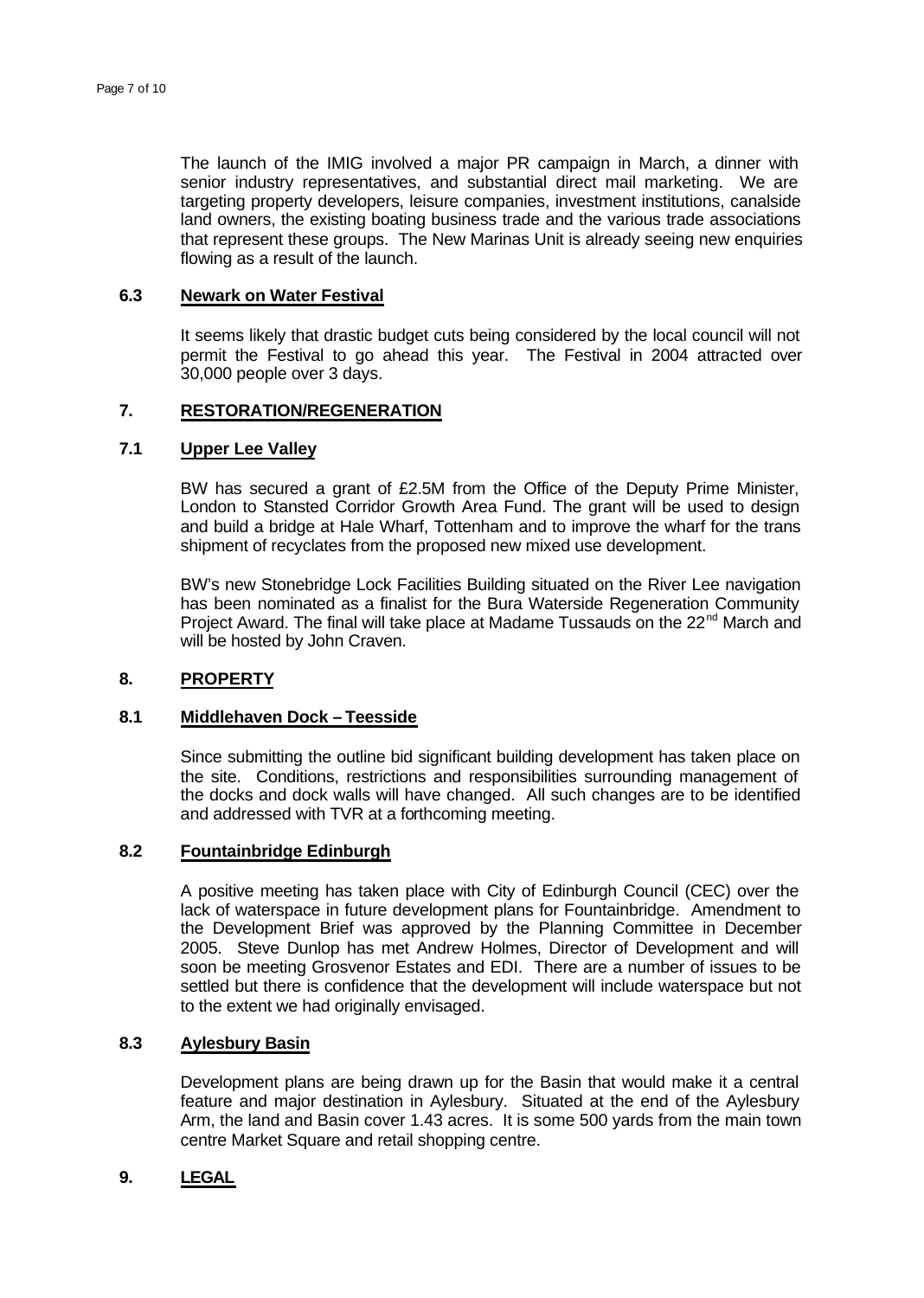## **9.1 The Water Framework Directive - Scotland**

This is the most important legislation for over thirty years to protect and improve the water environment. It is regulated in Scotland by the Scottish Environment Protection Agency (SEPA) and will apply charges for activities that have an impact on the water environment in Scotland. British Waterways Scotland submitted a response to SEPA's consultation document on the proposed water environment charging scheme at the end of December 2005.

This response outlined BWS concerns. These were mainly that BWS as a major water user would be seen as a major contributor to cost recovery and that the level of charge would be unfair and disproportionate to the actual environmental impact of BWS activities. There was also concern that there is a lack of recognition of the significant environmental benefits of canals and that Scottish Executive funding would be diverted from work on the ground to cover costs.

BWS has now received a response from SEPA and a meeting took place on 24 February 2006. SEPA is now sensitive to the special nature of the canals as artificial structures and the environmentally sensitive management of these structures by BWS. As a result the charge for abstractions and impoundments to BWS is expected to be £50k per annum. This is significantly less than charges to other major water users. However, it has been indicated that the additional costs will have to be met from the Scottish Executive grant.

# **9.2 Judicial Review (central rates transitional relief)**

The full hearing of BW's judicial review claim against ODPM is due on 20 and 21 March. Pre-trial exchange of evidence has revealed that ODPM chose not to consult on key change to regulations despite being aware there would be a significant adverse impact on BW.

## **9.3 Rating Revaluation – Scotland**

All valuation notices pertaining to the 2005 revaluation have been received. It is clear that the Assessors have applied a 100% increase to the rateable values of canal undertakings. The effect of these rises has been curtailed this financial year by transitional rates relief limiting increases to circa 12.5% plus inflation.

The matter is still being progressed by the British Waterways agent. All valuation appeals have been lodged. A nil increase is sought although this appears unlikely.

# **9.4 VAT Tribunal**

BW's application to be joined in as interested party has been successful. Claim is by a boat owner against HMRC claiming VAT should not be payable on river only licences. If claim is successful, BWs ability to reclaim significant amounts of VAT would be in jeopardy. Full hearing likely early summer.

## **9.5 River Lee payments**

Thames Water has made formal application to the Secretary of State, under River Lee local legislation, to be relieved of its current obligation to pay £368,000 p.a. to BW. Lawyers currently being selected to oppose application. The EA is also seeking to end its payment obligation under the same legislation though no formal application has yet been made.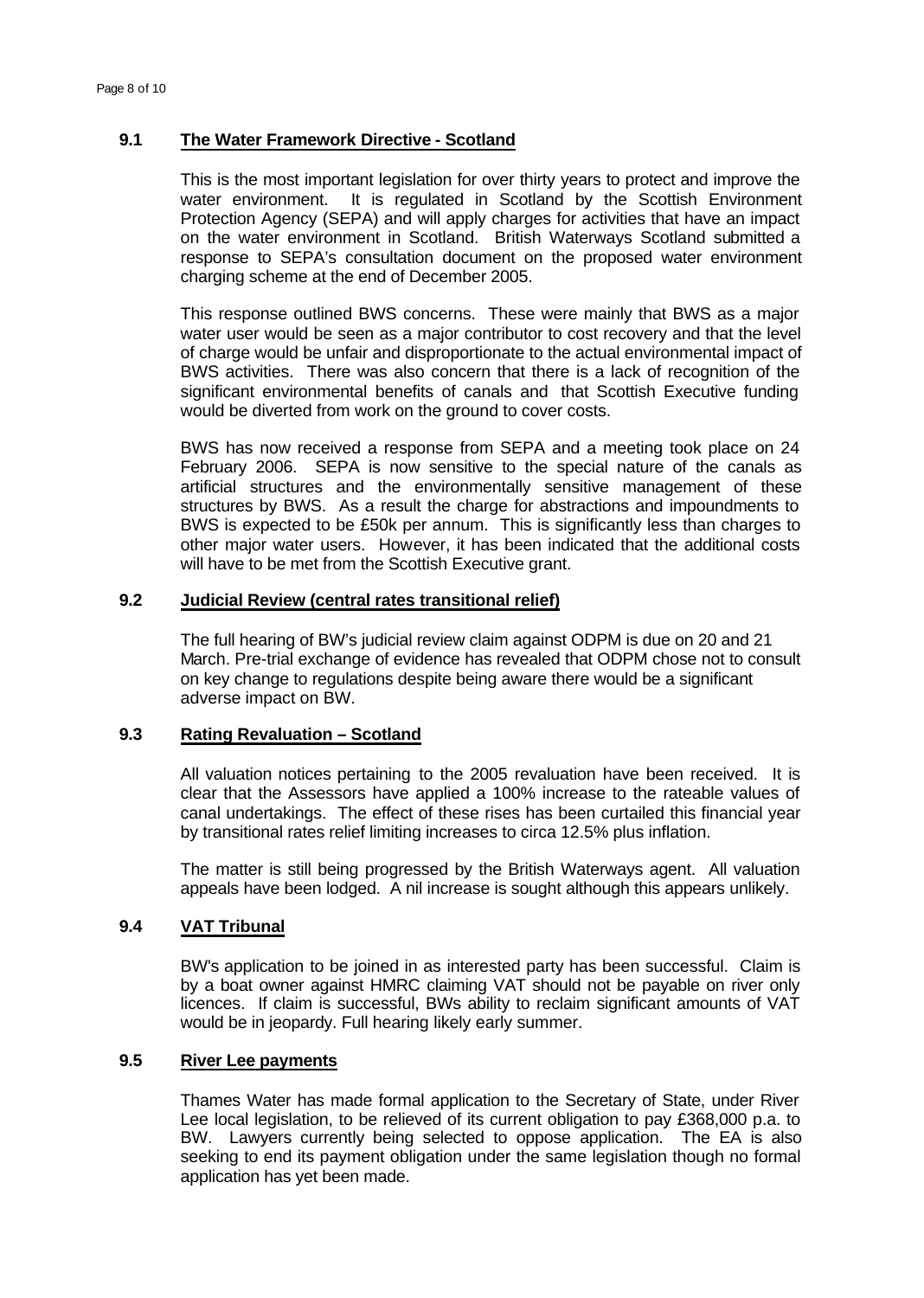# **10. CORE WATERWAY**

## **10.1 Water Resources**

South East Waterways are concerned about water resources for Summer 2006. Whilst reservoirs are recovering, Naseby in Leicestershire, Wilstone near Tring and Boddington in Oxfordshire are still low. We will manage the resources carefully and have discussed with the trade how we can also maintain boat hire confidence.

A particular concern is the effect of Blue Green Algae last summer, limiting our use of the Tring Reservoirs. Jeff Whyatt and Matthew Routledge are meeting the EA in March to discuss our proposals for managing any repeated outbreak.

The reservoir groups for the Leeds & Liverpool and Chesterfield Canals are also low with a risk of closures this Summer.

# **10.2 Inverness Local Plan**

British Waterways previous concerns included the design and location of Phase V of the Southern Distributor Road. Following the Public Inquiry, the Reporter has recommended that the proposals map in the Local Plan be amended to make clear that the route is a general alignment only and includes a safeguarded corridor in the vicinity of the canal.

Decision over the proposed route is still ongoing. BW are seeking a meeting with the Highland Council Roads Department to establish progress regarding design proposals for bridge/aqueduct options. Notice of Intention to adopt the Local Plan was published week beginning 28 November. This is likely to be adopted in early 2006. A letter has been sent to the Council requesting that they contact BW to discuss the crossing of the canal.

## **10.3 Meeting with Environment Agency**

The Yorkshire Business Unit Management Team initiated a meeting with the Regional Director of the North East EA and his Senior Team to explore new ways of working together. Some key outcomes, such as best practice sharing, safety training, procurement savings and graduate job swap initiatives are now being formulated.

# **10.4 Birmingham Canals – Visit by Dutch delegation**

A visit to Birmingham's canals was undertaken by a Dutch delegation of 42 individuals representing Highways, Local Government, and Canal and River Operators. A second visit has been requested with the delegation list including the Dutch Minister for Environment and Rural Affairs.